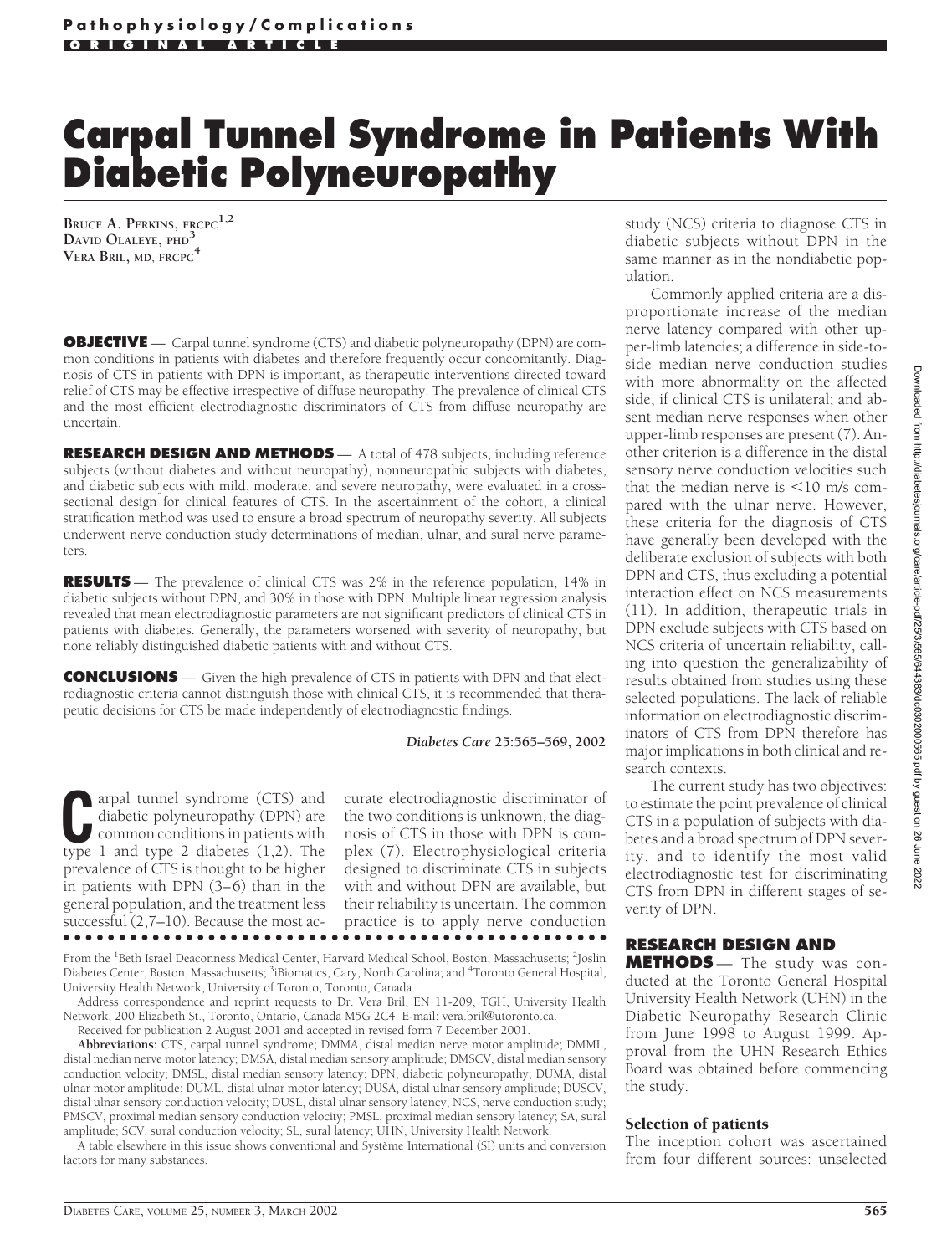| Symptom scores      | Reflex scores  | Sensory test scores |
|---------------------|----------------|---------------------|
| Foot pain           | Knee reflexes  | Pinprick            |
| <b>Numbness</b>     | Ankle reflexes | Temperature         |
| Tingling            |                | Light touch         |
| Weakness            |                | Vibration           |
| Ataxia              |                | Position sense      |
| Upper-limb symptoms |                |                     |

Symptom scores graded as present  $= 1$  or absent  $= 0$  (numbness, tingling as perceived at toes and in feet). Reflex scores graded as absent  $= 2$ , reduced  $= 1$ , or normal  $= 0$  for each side. Sensory test scores graded as  $abnormal = 1$  or normal  $= 0$ . Maximum score is 19.

patients attending a diabetes clinic without known neuropathy status, patients referred to the Diabetic Neuropathy Research Clinic for suspected neuropathy, responders to advertisements in the community for patients with diabetes without known neuropathy status, and reference subjects (healthy volunteers without diabetes and without known neuropathy). Informed consent for the study was obtained from each subject.

### Study protocol

All subjects underwent the following:

- A comprehensive medical and neurological evaluation in order to exclude neuropathy of other etiologies (e.g., familial, alcoholic, nutritional, and uremic) performed by the individual who obtained the informed consent.
- Carpal tunnel evaluation: specific clinical evaluation for CTS using generally accepted criteria (7,10). The presence of any four of the following six criteria established a diagnosis of CTS: history of paresthesia in hands and/or marked preponderance of sensory symptoms in the hands, nocturnal hand symptoms awakening patient, symptoms precipitated by activities such as holding a newspaper or driving a car and relieved by hand shaking, predilection for radial digits, weak thenar muscles, or upperlimb sensory loss solely within the distribution of the median nerve.
- Standardized bilateral NCS by three technologists blinded to the comprehensive medical and neurological evaluation, as well as the carpal tunnel evaluation. Counterpoint (Medtronic, Mississauga, Canada) was used for NCS in all patients. Standardized techniques for NCS with temperature control and fixed distances were applied. Measurements of latencies, distances, and am-

plitudes were done in a standard fashion using onset latencies and baseline-to-peak amplitudes, or for sensory curves using initial positive peak (if present) to negative peak measurements. Conduction velocities were calculated automatically by Counterpoint. The NCS included *1*) distal median nerve motor latency (DMML) and distal median nerve motor amplitude (DMMA) of the evoked motor response over the thenar muscles; *2*) distal median nerve sensory conduction studies, with distal latency (distal median sensory latency [DMSL]), distal median sensory amplitude (DMSA), and distal median sensory conduction velocity (DMSCV); *3*) proximal median nerve sensory conduction, with proximal latency (proximal median sensory latency [PMSL]), proximal amplitude (proximal median sensory amplitude [PMSA]), and proximal conduction velocity (proximal median sensory conduction velocity [PMSCV]); *4*) distal ulnar nerve motor conduction, with distal motor latency (distal ulnar motor latency [DUML]) and amplitude (distal ulnar motor amplitude [DUMA]) of the evoked motor response over the hypothenar muscles; *5*) distal ulnar nerve sensory conduction, with distal latency (distal ulnar sensory latency [DUSL]), distal ulnar sensory amplitude (DUSA), and distal ulnar sensory conduction velocity (DUSCV); and *6*) sural nerve latency (SL), sural amplitude (SA), and sural conduction velocity (SCV). All sensory nerve conduction studies were antidromic. The temperature of the limbs was controlled such that the minimum upper limb value was 32°C, and the lower limb value was 31°C. Low interobserver and intraobserver variability have been established for these measurements using the rigorous techniques described (12,13). The coefficients of variation for sensory nerve potentials are 11 and 16% in the upper and lower limb, respectively. For motor amplitudes, the values are 10 and 12% in the upper and lower limb, respectively. Motor nerve conduction velocities have a variation of 3% in upper and lower limbs, whereas sensory conduction velocities show 4–5% variation. These figures represent interobserver variability and interlaboratory variability from a 60-site study. These variances are the same for intraobserver variability within this laboratory.

In the presence of CTS, the expectation is that the DMML and DMSL are prolonged and the DMMA, DMSA, and DMSCV are reduced. The PMSL is prolonged, and the PMSCV and motor conduction velocity may be reduced. Other NCS parameters are normal. The ratios of median-to-ulnar or median-to-sural NCS parameters would change in the direction of the median nerve changes noted above. The degree of change in the NCS parameters depends on the severity of the CTS and the specific nerve fibers involved, as some patients primarily have motor impairments, whereas others mainly have sensory changes. Many patients have changes in both motor and sensory fibers.

## Clinical stratification method

Subjects were graded as to neuropathy severity using six symptom scores, i.e., foot pain, numbness, tingling, weakness, imbalance, and upper limb symptoms, all as present or absent; eight reflex scores, i.e., bilateral knee and ankle reflexes, each graded as absent, reduced, or normal; and five physical examination scores, i.e., pinprick, temperature, light touch, vibration, and position sense, as present or absent, for a total of 19 possible points (Table 1). Assessment of numbness and tingling in this scoring system was referable to the toes and feet. The clinical sensory examination was done at the first toe bilaterally. Grading was stratified such that 0–5 indicated no neuropathy, 6-8 indicated mild neuropathy, 9–11 indicated moderate neuropathy, and  $\geq$  12 indicated severe neuropathy. The demographic data for the 478 participants are shown in Table 2. The presence of complications was determined by the history provided by the patient without further testing.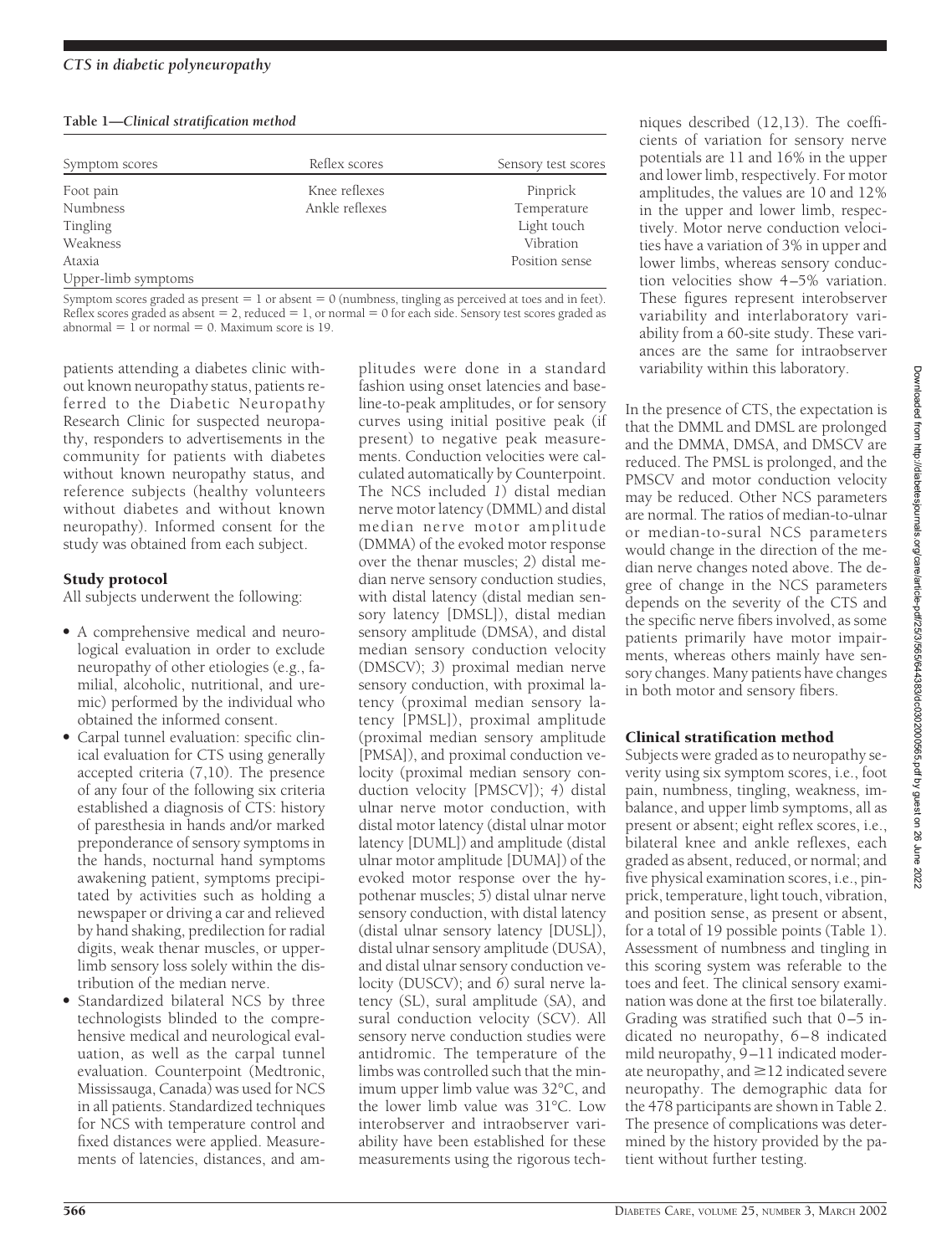| Variable                      | Reference       |                 |                 | Diabetes        |                 |
|-------------------------------|-----------------|-----------------|-----------------|-----------------|-----------------|
| Neuropathy status             | None            | None            | Mild            | Moderate        | Severe          |
| n(%)                          | 52(11)          | 81 (17)         | 94(20)          | 109(23)         | 134(30)         |
| Sex (% male)                  | 46              | 68              | 65              | 75              | 65              |
| Age (years)                   | $37.6 \pm 10.4$ | $51.0 \pm 10.8$ | $56.8 \pm 8.5$  | $57.7 \pm 10.1$ | $57.0 \pm 9.5$  |
| Type 1 diabetes (%)           | N/A             | 19              | 13              | 13              | 20              |
| Diabetes duration (years)     | $\Omega$        | $9.4 \pm 9.9$   | $11.2 \pm 11.0$ | $13.3 \pm 10.7$ | $15.8 \pm 11.7$ |
| $HbA_{1c}$ (%)                | $5.5 \pm 0.04$  | $8.3 \pm 1.4$   | $8.1 \pm 1.9$   | $8.0 \pm 1.7$   | $8.7 \pm 1.6$   |
| Neuropathy duration (years)   | N/A             | N/A             | $2.9 \pm 4.1$   | $4.2 \pm 4.3$   | $5.1 \pm 5.0$   |
| Clinical CTS $(\%)$           |                 | 14              | 31              | 23              | 34              |
| Foot ulcer history (%)        |                 | $\Omega$        | 9               | 27              | 64              |
| Retinopathy (%)               |                 | 11              | 10              | 20              | 36              |
| Nephropathy $(\%)$            | 0               | 18              | 14              | 25              | 43              |
| Erectile dysfunction (% male) | 1.9             | 27              | 43              | 56              | 49              |
| Orthostatic hypotension (%)   |                 | 9               | 16              | 27              | 28              |

### **Table 2—***Demographic data for 478 subjects*

Data are means  $\pm$  SD unless otherwise indicated. NA, not applicable.

## Statistical analyses

Ratios of electrophysiological parameters were calculated as follows: DMML-to-DUML, DMSL-to-DUSL, DMMA-to-DUMA, DMSA-to-DUSA, DM-SCV-to-DUSCV, PMSCV-to-DMSCV, DMSL-to-SL, DMSA-to-SA, DMSCV-to-SCV, DMML-to-SL, and DMMA-to-SA. Statistical analyses were performed using Statview version 5.0 (SAS Institute, Cary, NC) for MacIntosh. The point estimates of clinical CTS were obtained by the proportion of patients with clinical CTS in a particular category. ANOVA was used to calculate the mean values of NCS parameters and ratios in different clinical groups. The multiple linear regression method, or method of generalized least squares, was used to determine whether CTS or DPN was the major determinant of the electrodiagnostic values in patients with clinical CTS. The analysis was repeated for different patient clusters:  $CTS + DPN$ ,  $CTS - DPN$ , and no CTS regardless of DPN status.

**RESULTS** — Significant differences were observed among the defined clinical neuropathy strata in patient age (reference group as younger,  $P < 0.0001$ ), in duration of diabetes (longer for more severe neuropathy,  $P \le 0.0001$ ), and in duration of neuropathy (longer for more severe neuropathy,  $P < 0.0001$ ). Contingency table analyses revealed a significantly increasing prevalence of history of foot ulcer, retinopathy, nephropathy, and erectile dysfunction with stage of neuropathy, as previously described (14).

The frequency of clinical CTS was 2%

in the reference stratum, 14% in nonneuropathic diabetic subjects, and 30% in those with DPN. The presence of CTS was related to the duration of diabetes such that those with CTS had diabetes for a mean of  $14.0 \pm 12.5$  years compared with those without CTS who had diabetes for  $10.8 \pm 10.7$  years. Metabolic control was not different in the two groups; both had a mean glycosylated hemoglobin value of 8.1% with an SD of 1.7 and 1.9%.

Table 3 shows a sampling of the electrodiagnostic results for the different clinical categories of subjects studied. Mean values in each category for those with and without CTS were not different other than the DMSA-to-DUSA for reference subjects. In this stratum, the subjects with clinical CTS had an abnormal ratio of DMSA-to-DUSA of  $\sim$  1/2 that of those without CTS. All other parameters are the same in both groups. The reference population is limited in that only one subject had clinical CTS. Mean values for electrodiagnostic parameters tended to worsen with worsening neuropathy status, as shown by the changes in mean values of the different parameters in Table 3. Among patients with DPN, having CTS is not a major determinant of the outcome variables other than for DMML-to-SA. The significance of this finding is lost when the association is adjusted for clinical neuropathy stratum.

**CONCLUSIONS** — These results demonstrate that electrodiagnostic parameters in subjects with diabetes are not different in those with and without CTS, placing a limit on the value of NCS in the diagnosis of clinical CTS in these subjects. The assumption that the electrodiagnostic criteria for CTS are the same in diabetic subjects without DPN as in the general nondiabetic, reference population (7) is therefore misleading and can result in the inaccurate diagnosis of CTS in subjects with diabetes. The electrodiagnostic features for CTS in the reference population cannot be ascertained from this study, given that only 1 of 50 reference subjects had clinical CTS in this subgroup. An older reference population without diabetes might have more frequent CTS than observed in the younger reference population in this study. Cohorts of nondiabetic subjects with clinical CTS have been extensively studied in the past in order to evaluate the different electrodiagnostic parameters associated with clinical CTS  $(15,16)$ .

The cross-sectional prevalence of clinical CTS in a mixed population of subjects with diabetes and varying degrees of DPN is remarkably high. Our finding of a point prevalence of 30% CTS in subjects with DPN is higher than in previous reports, although many studies report the prevalence of CTS in those with diabetes without considering the presence of DPN (7). Some of the difficulty in comparing series is that the diagnostic approaches for CTS are not uniform (7). More recently, Dyck et al. (2) reported the prevalence of symptomatic CTS in those with diabetes as 11 and 6% in type 1 and type 2 diabetic patients, respectively, but these are not subjects with DPN. The prevalence of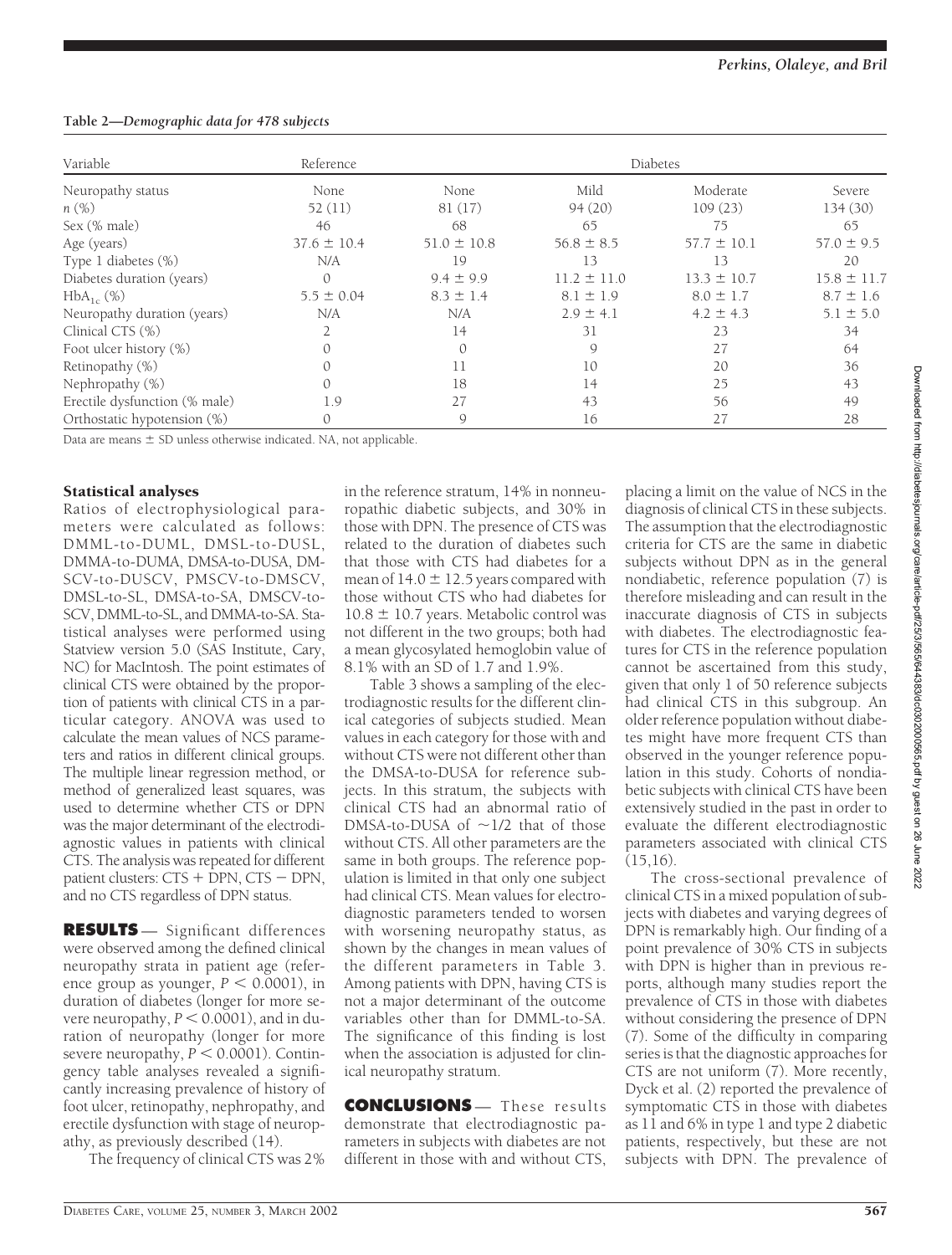Table 3—Electrodiagnostic results in different subject categories with and without CTS: sampling of electrodiagnostic variables assessed

—Electrodiagnostic results in different subject categories with and without CTS: sampling of electrodiagnostic variables assessed

|                       |    |                                                                   |                                                                            |                               | Parameter                    |                              |                            |                              |
|-----------------------|----|-------------------------------------------------------------------|----------------------------------------------------------------------------|-------------------------------|------------------------------|------------------------------|----------------------------|------------------------------|
| Category              | n  | DMML                                                              | DMSI                                                                       | DMSA-to-DUSA                  | DMSCV-to-DUSCV               | DMSA-to-DSA                  | DMSCV-to-SCV               | DMSCV-to-PMSCV               |
| Reference patients    |    |                                                                   |                                                                            |                               |                              |                              |                            |                              |
| No CTS                |    |                                                                   | 49 $3.45 \pm 0.56$ (3.3, 0.5) $2.37 \pm 0.32$ (2.3, 0.3)                   | $1.15 \pm 0.38$ (1.1, 0.3)    | $1.05 \pm 0.13$ (1.1, 0.1)   | $2.53 \pm 1.05$ (2.6, 1.3)   | $1.07 \pm 0.14$ (1.1, 0.2) | $0.88 \pm 0.10 (0.9, 0.1)$   |
| CTS                   |    | $1 - 3.30(3.3, N/A)$                                              | N(A)<br>2.10(2.1,                                                          | 0.52(0.5, N/A)                | 1.03 (1.0, N/A)              | 0.89(0.9, N/A)               | $1.10(1.1, N/A)$           | 1.01 (1.0, N/A)              |
| Diabetic patients     |    |                                                                   |                                                                            |                               |                              |                              |                            |                              |
| without DPN           |    |                                                                   |                                                                            |                               |                              |                              |                            |                              |
| No CTS                |    |                                                                   | 70 $4.09 \pm 1.09$ (3.9, 0.9) $2.74 \pm 0.64$ (2.7, 0.5)                   | $1.36 \pm 0.69$ (1.3, 0.7)    | $0.94 \pm 0.22$ $(1.0, 0.2)$ | $3.32 \pm 2.33$ (2.8, 2.6)   | $1.07 \pm 0.20$ (1.1, 0.2) | $0.83 \pm 0.15$ (0.8, 0.2)   |
| CTS                   |    | $4.02 \pm 1.26$ (3.7, 0.9)                                        | $2.79 \pm 0.71$ $(2.7, 0.7)$                                               | $1.17 \pm 0.47$ (1.3, 0.8)    | $1.11 \pm 0.25(1.1, 0.2)$    | $3.18 \pm 1.86$ (2.3, 3.0)   | $1.06 \pm 0.18$ (1.1, 0.1) | $0.84 \pm 0.12$ (0.9, 0.1)   |
| Mild DPN patients     |    |                                                                   |                                                                            |                               |                              |                              |                            |                              |
| No CTS                |    | 65 $4.45 \pm 1.10 (4.1, 0.9)$ 3.13 $\pm$ 0.92 (3.0, 0.9)          |                                                                            | $1.46 \pm 1.14$ (1.1, 1.0)    | $0.93 \pm 0.24 (1.0, 0.3)$   | $3.18 \pm 2.11$ $(2.3, 2.7)$ | $1.06 \pm 0.23$ (1.1, 0.3) | $0.80 \pm 0.16$ (0.8, 0.2)   |
| CTS                   | 28 | $4.25 \pm 0.97$ (4.0, 0.5)                                        | $2.85 \pm 0.44 (2.9, 0.5)$                                                 | $1.32 \pm 0.87$ (1.1, 0.8)    | $0.98 \pm 0.19$ (1.0, 0.2)   | $4.19 \pm 3.68$ (2.7, 2.9)   | $1.08 \pm 0.24$ (1.1, 0.2) | $.081 \pm 0.14$ (0.8, 0.2)   |
| Moderate DPN patients |    |                                                                   |                                                                            |                               |                              |                              |                            |                              |
| No CTS                |    |                                                                   | 84 4.46 ± 0.90 (4.3, 0.9) 3.08 ± 0.75 (3.0, 0.8)                           | $1.37 \pm 0.90$ (1.2, 0.8)    | $0.94 \pm 0.19$ (0.9, 0.2)   | $3.91 \pm 2.96$ (2.4, 3.2)   | $1.07 \pm 0.21$ (1.1, 0.3) | $0.79 \pm 0.15$ (0.8, 0.2)   |
| <b>CTS</b>            |    | $25$ 4.61 $\pm$ 0.84 (4.5, 0.9)                                   | $3.25 \pm 0.60$ (3.2, 0.8)                                                 | $1.01 \pm 0.60$ (0.8, 0.9)    | $0.94 \pm 0.22$ $(0.9, 0.4)$ | $3.23 \pm 2.54$ (2.4, 2.8)   | $1.53 \pm 0.25$ (1.1, 0.4) | $0.77 \pm 0.11$ (0.8, 0.2)   |
| Severe DPN patients   |    |                                                                   |                                                                            |                               |                              |                              |                            |                              |
| No CTS                |    |                                                                   | 92  4.45 ± 0.76 (4.7, 1.5)  3.10 ± 0.79 (3.1, 0.6)  1.67 ± 1.09 (1.5, 1.2) |                               | $1.00 \pm 0.23$ (1.0, 0.2)   | $4.07 \pm 2.83$ (1.3, 3.3)   | $1.14 \pm 0.22$ (1.1, 0.2) | $0.86 \pm 0.19$ $(0.9, 0.2)$ |
| CTS                   | 48 | $4.96 \pm 1.47 \ (4.3, 0.9)$ 3.17 $\pm$ 1.1                       | 8(3.3, 0.8)                                                                | $1.47 \pm 1.22$ (1.2, 1.2)    | $0.98 \pm 0.35$ (1.0, 0.3)   | $2.75 \pm 1.95 (0.0, 2.2)$   | $1.00 \pm 0.24(1.0, 0.4)$  | $0.78 \pm 0.16$ (0.8, 0.2)   |
|                       |    | Data are means ± SD (median, interquartile difference) unless not |                                                                            | applicable (NA) (one patient) |                              |                              |                            |                              |

asymptomatic CTS in both type 1 and type 2 diabetes was considerably higher. The frequency of electrophysiological and clinical CTS in diabetic subjects with and without DPN demands an etiological explanation. It is hypothesized that the median nerve is made more susceptible to the pressure effects existing in the carpal tunnel when underlying DPN, a lengthdependent axonopathy, is present. The anatomy of the carpal tunnel may produce local vascular compromise, which is superimposed on the metabolically disordered nerve or a nerve with established endoneurial ishemia, leading to frequent dysfunction in this short nerve segment. This combination of insults may result in impaired axonal transport (17), producing local pathology and retrograde nerve dysfunction.

A further implication of these results relates to the selection of subjects with DPN for research studies. Patients with clinical or electrophysiological criteria for CTS have commonly been excluded from clinical trials. The results of this study indicate that the presence of clinical CTS does not modify the electrophysiological measure of DPN. We therefore recommend that CTS criteria not be used as exclusion criteria in clinical trials using NCS as an outcome measure for DPN.

NCS has a clear role in determining the presence and severity of DPN (18,19) but does not reliably distinguish the presence or the absence of CTS in subjects with diabetes. Given the high prevalence of clinical CTS in subjects with DPN, it is recommended that therapeutic decisions in patients with clinical criteria for CTS should be made independently from NCS findings. Specifically, a trial of therapy should be strongly considered in patients with both diabetes and clinical CTS without undue reliance on electrodiagnostic results.

**Acknowledgments** — We thank M. Ngo, E. Ng, T. Ganeshram, S. Gogov, K. Than Nwe, and S. Skandarajah for assistance in data collection and David Liang for assistance in data management.

#### **References**

1. Tanaka S, Wild D, Seligman P, Behrens V, Cameron L, Putz-Anderson V: The US prevalence of self-reported carpal tunnel syndrome: 1988 National Health Interview Survey Data. *Am J Public Health* 84: